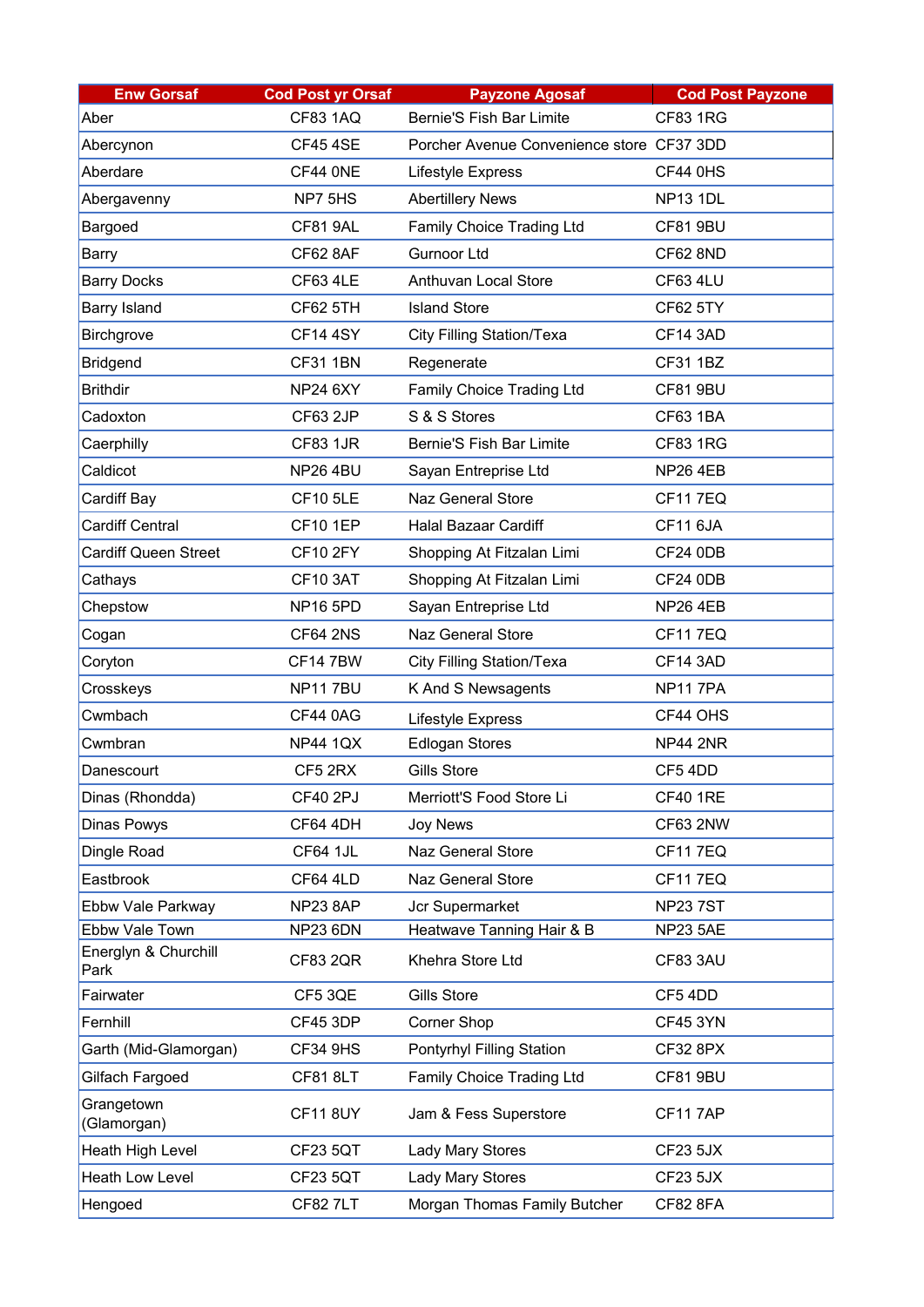| <b>Lisvane and Thornhill</b>         | <b>CF14 0UE</b> | <b>Bernie'S Fish Bar Limite</b>  | <b>CF83 1RG</b> |
|--------------------------------------|-----------------|----------------------------------|-----------------|
| Llanbradach                          | <b>CF83 3NE</b> | Khehra Store Ltd                 | CF83 3AU        |
| Llandaf                              | <b>CF14 2FG</b> | <b>Family Choice Mini Market</b> | CF54BD          |
| Llanharan                            | <b>CF72 9QA</b> | <b>Tynybryn Store</b>            | <b>CF39 8DA</b> |
| Llanhilleth                          | <b>NP13 2HT</b> | The Village Store Crumlin        | <b>NP11 4QD</b> |
| Llanishen                            | <b>CF14 5UW</b> | <b>Lady Mary Stores</b>          | CF23 5JX        |
| Llantwit Major                       | <b>CF61 1ST</b> | Tudor Garage (Ystradowen)        | <b>CF717SY</b>  |
| Llwynypia                            | <b>CF40 2JJ</b> | <b>Star Supermarket</b>          | <b>CF40 2JJ</b> |
| Maesteg                              | <b>CF34 9BL</b> | <b>Strand News</b>               | <b>CF32 8AA</b> |
| Maesteg (Ewenny<br>Road)             | <b>CF34 9TS</b> | <b>Strand News</b>               | <b>CF32 8AA</b> |
| Merthyr Tydfil                       | CF470AG         | <b>Merthyr Phones Ltd</b>        | <b>CF47 8EG</b> |
| <b>Merthyr Vale</b>                  | <b>CF48 4TE</b> | The Corner Shop                  | <b>CF48 4NX</b> |
| Mountain Ash                         | <b>CF45 3HD</b> | <b>Corner Shop</b>               | <b>CF45 3YN</b> |
| Newbridge                            | <b>NP11 5FH</b> | The Village Store Crumlin        | <b>NP11 4QD</b> |
| Newport (Gwent)                      | <b>NP20 4AX</b> | Premier                          | <b>NP11 6NN</b> |
| Ninian Park                          | <b>CF11 8AH</b> | <b>Halal Bazaar Cardiff</b>      | CF11 6JA        |
| Pencoed                              | <b>CF35 5NP</b> | <b>Coity Post Office/Groes S</b> | <b>CF35 6BA</b> |
| Pengam                               | <b>NP12 3XL</b> | Morgan Thomas Family Butcher     | <b>CF82 8BT</b> |
| Penrhiwceiber                        | <b>CF45 3ST</b> | <b>Corner Shop</b>               | <b>CF45 3YN</b> |
| Pentre-Bach                          | <b>CF48 4BD</b> | <b>Merthyr Phones Ltd</b>        | <b>CF47 8EG</b> |
| Pontlottyn                           | <b>CF81 9QX</b> | Lifestyle Bedlinog               | <b>CF46 6RG</b> |
| Pontyclun                            | <b>CF72 9DS</b> | Tudor Garage (Ystradowen)        | <b>CF717SY</b>  |
| Pontypool and New Inn                | NP4 0QX         | <b>Edlogan Stores</b>            | <b>NP44 2NR</b> |
| Pontypridd                           | <b>CF37 1DT</b> | <b>Direct Business Services</b>  | <b>CF37 1ND</b> |
| Porth                                | <b>CF39 0ES</b> | <b>Bargain Booze</b>             | <b>CF39 9RA</b> |
| Pye Corner                           | <b>NP10 9DS</b> | <b>Reliance General Store</b>    | <b>NP20 3GY</b> |
| Pyle                                 | <b>CF33 6AR</b> | Minaxi Ltd                       | <b>CF36 3RF</b> |
| <b>Quaker's Yard</b>                 | <b>CF46 5NJ</b> | <b>Village Stores</b>            | <b>CF46 6HA</b> |
| Radyr                                | <b>CF15 8AA</b> | <b>Gills Store</b>               | CF54DD          |
| Rhiwbina                             | <b>CF14 6EP</b> | <b>City Filling Station/Texa</b> | <b>CF14 3AD</b> |
| <b>Rhoose (Cardiff Int</b><br>Airnt) | CF62 3HB        | <b>Premir Waterfront Shop</b>    | CF62 7AJ        |
| Rhymney                              | <b>NP22 5LW</b> | Sacccs Ltd T A Cash Gener        | NP23 6HH        |
| <b>Risca and Pontymister</b>         | <b>NP11 6BB</b> | <b>Risca Services</b>            | <b>NP11 6EE</b> |
| Rogerstone                           | <b>NP10 9LG</b> | Premier                          | <b>NP11 6NN</b> |
| Sarn                                 | <b>CF32 9RL</b> | <b>Selection Box</b>             | <b>CF31 4NT</b> |
| <b>Severn Tunnel Junction</b>        | <b>NP26 3SP</b> | Sayan Entreprise Ltd             | <b>NP26 4EB</b> |
| Taffs Well                           | <b>CF157PE</b>  | Bargain Booze                    | <b>CF83 1SN</b> |
| Tir-Phil                             | <b>NP24 6EL</b> | <b>Family Choice Trading Ltd</b> | <b>CF81 9BU</b> |
| <b>Ton Pentre</b>                    | CF417PN         | Rana Stores (Uk) Ltd             | <b>CF40 2BD</b> |
| Tondu                                | <b>CF32 9DR</b> | <b>Selection Box</b>             | <b>CF31 4NT</b> |
| Tonypandy                            | <b>CF40 2TU</b> | Merriott'S Food Store Li         | <b>CF40 1RE</b> |